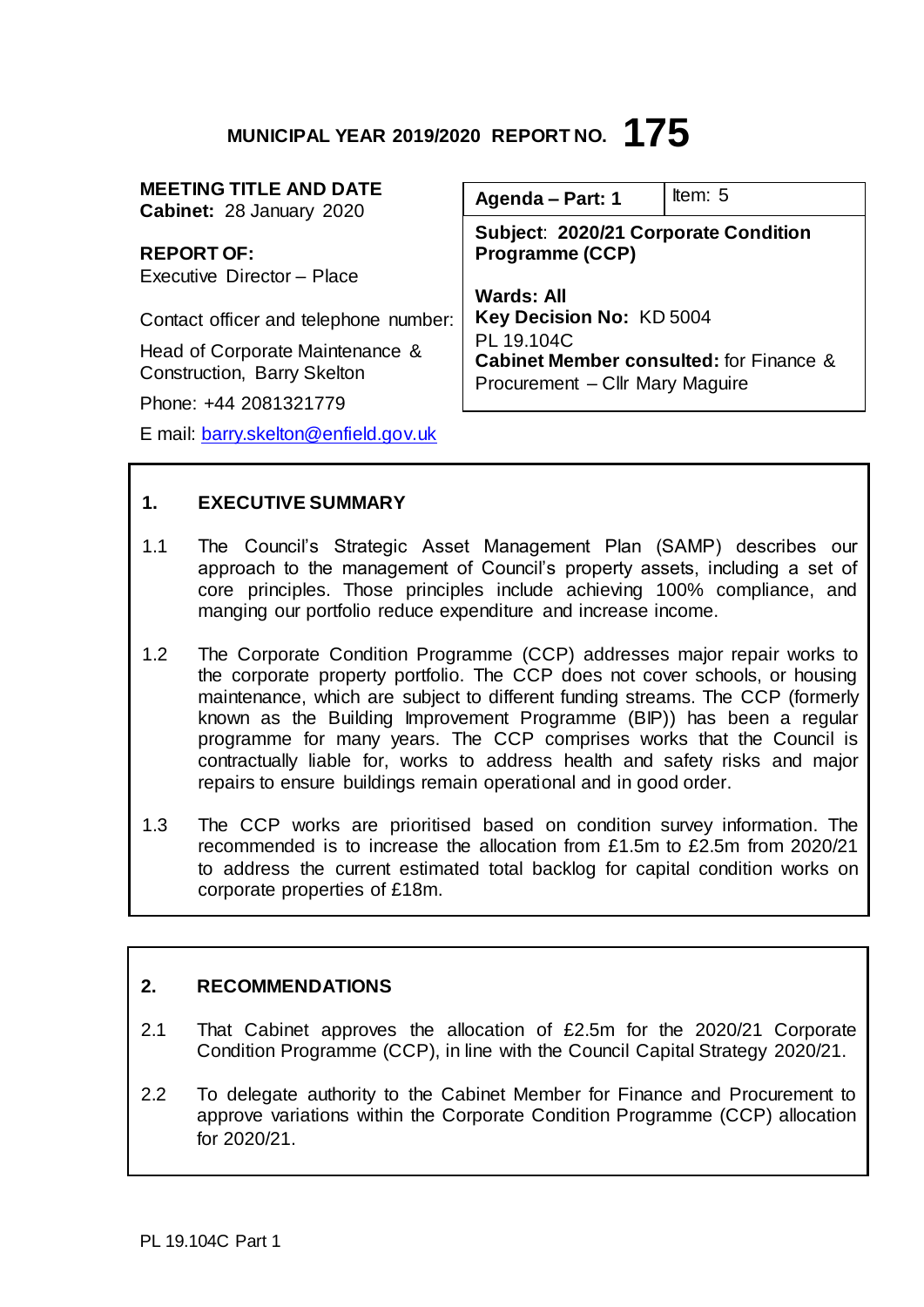### **3. BACKGROUND**

- 3.1 The Council published in July 2019 a five-year Strategic Asset Management Plan (SAMP), which describes our approach to managing the Council's property assets. As part of this, a core principle is to achieve 100% compliance, alongside other principles to increase income and reduce expenditure.
- 3.2 To support the SAMP, regular capital investment is needed to remediate health and safety matters, repair problems and replace components which have reached the end of their life. This responsibility is addressed via the budget allocation in the Corporate Condition Programme (CCP).
- 3.3 This report seeks approval for amount to be added to the CCP for 2020/21 annual budget allocation; this is a rolling programme, which is carefully tracked to ensure priorities are met and the budget allocation is not exceeded.
- 3.4 Use of the annual allocation is prioritised based on condition survey information and other asset information. There will be emergency issues during the year that will have to the addressed using this programme requiring reprioritisation or the programme. Officers have to consider the Council's contractual obligations and health and safety risks when prioritising, using risk-based approach to determine the works that can be afforded within the budget.
- 3.5 This programme was formerly known as the Building Improvement Programme (BIP). The annual budget in previous years, has not increased from £1.5m, however, the recommendation in this report is to increase the budget for 2020/21 to £2.5m with the intention that this will be the minimum budget allocation for future years, subject to an annual Cabinet approval.
- 3.6 Refer to Appendix A for the proposed list of CCP projects for the 2020/21 allocation of £2.5m.

#### **4. REASONS FOR RECOMMENDATIONS**

- 4.1 The increase of the CCP annual allocation to £2.5m will allow the outstanding backlog maintenance of £18m to be gradually decreased. The backlog maintenance sum has built up over several years.
- 4.2 Capital investment in condition is required for buildings, their structure, engineering services and hard landscaped surroundings necessary to retain them, or help restore them, to an acceptable condition. These measures are required to enable their continued function, preserve value, integrity, and to meet the continued expectations of the occupier.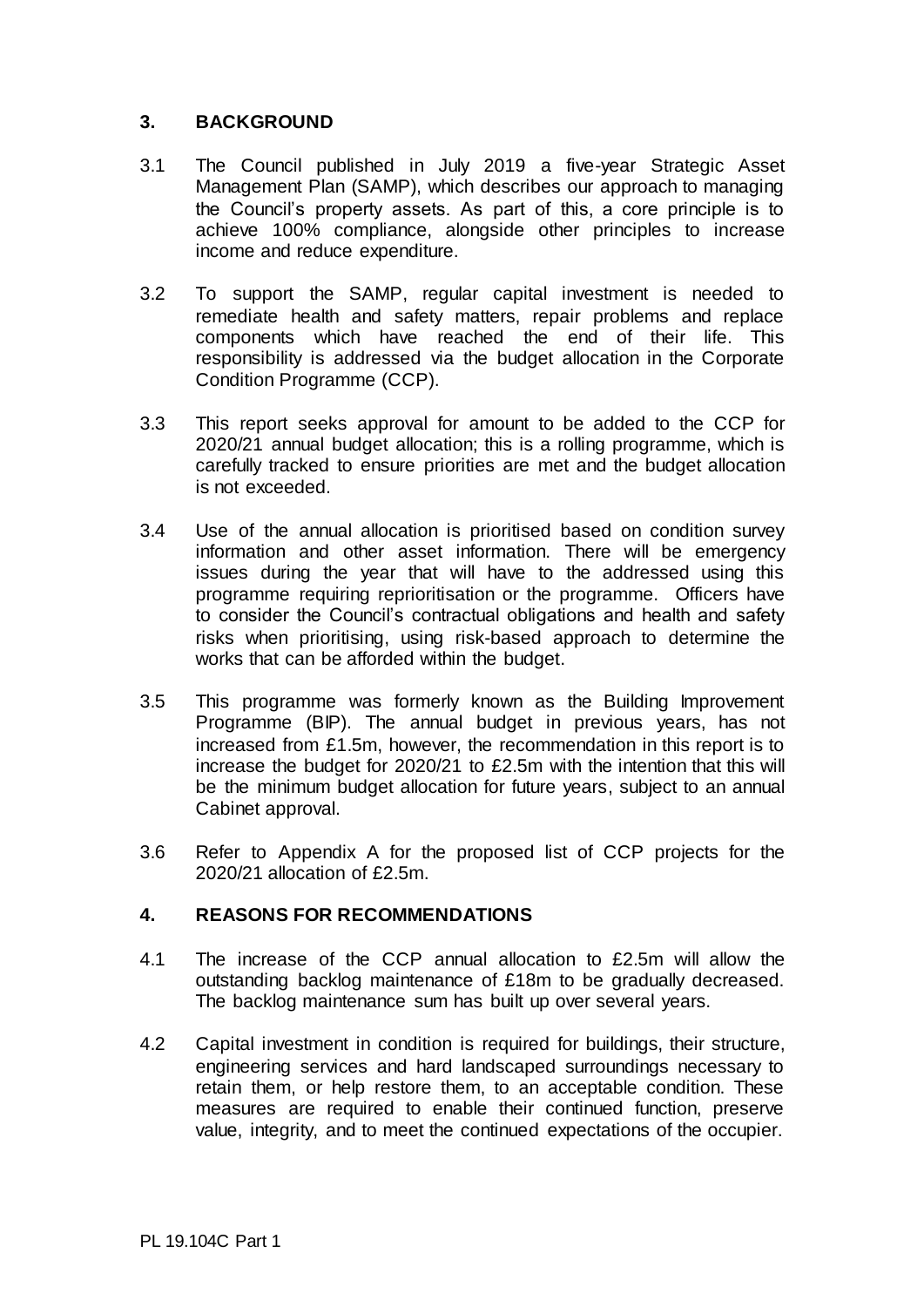# **5. COMMENTS OF OTHER DEPARTMENTS**

#### **5.1 Financial Implications**

- 5.1.1 The £2.5m CCP allocations will comprise £2.125m on capital works and £0.375m professional and technical costs.
- 5.1.2 The £2.5m capital budget for this programme will be wholly funded from borrowing.
- 5.1.3 The council's current average cost of borrowing is 3.5%. Total interest cost over a 25year repayment period for this amount of borrowing will be £1.3m. Total payments covering both interest and principal elements will be £152K per annum.
- 5.1.4 Annual maintenance costs arising from these works will be funded from existing property services revenue budgets.
- 5.1.5 The CCP allocation has been identified in the Capital Programme. The capital financing costs of all Projects in the Approval Cycle as well as those in the formally approved Capital Programme are built into the Council's Medium-Term Financial Plan.

#### **5.2 Legal Implications**

- 5.2.1 The Council, as a corporate landlord has numerous duties under common law and under statute (including Health and Safety at Work etc. Act 1974, Health and Safety Offences Act 2008, and Corporate Manslaughter and Homicide Act 2007, Occupiers liability Acts 1957 and 1984) with regards the premises that it owns and/or controls. These duties extend to all people on premises controlled by the Council whether or not they have lawful authority to be on those premises.
- 5.2.2 A well planned, executed and funded maintenance programme will assist the Council to demonstrate that it takes seriously its obligations as an organisation in control of premises and may assist it to defend any action taken as a result of any incident occurring on premises within its control. Section 120 of the Local Government Act 1972 permits the Council to acquire property for the purposes of performing its functions and s111 of the Local Government Act 1972 permits the Council to do anything that is incidental to a statutory function. The funding of a Capital Condition Programme would be within its powers.
- 5.2.3 The Council must ensure that any contracts for the repairs and maintenance are procured in accordance with the Council's Contract Procedure Rules and are in a form approved by the Head of Legal Services.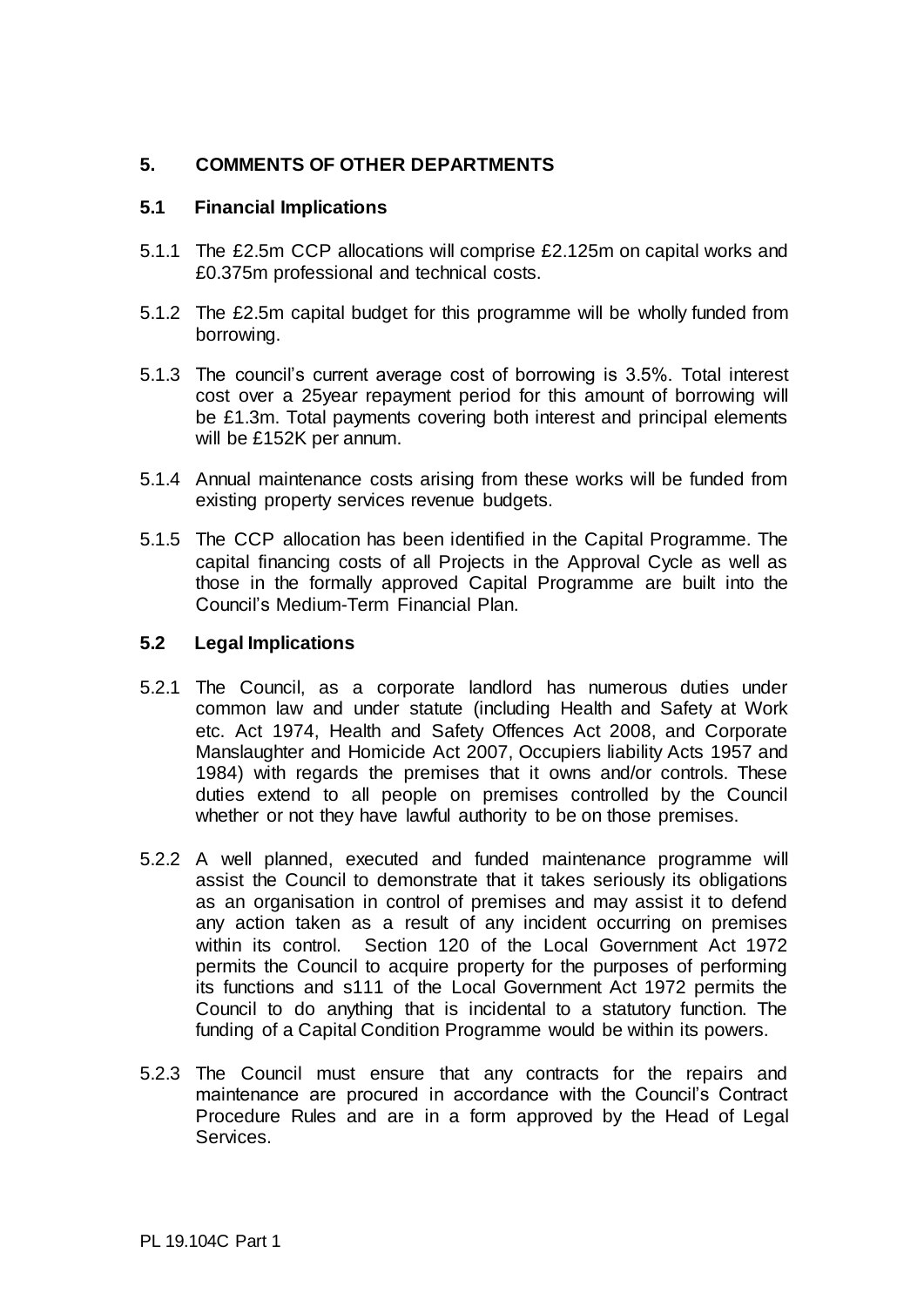### **5.3 Property Implications**

- 5.3.1 Regular and effective capital condition works are essential in ensuring the medium to long term health of a building. The programme been prioritised based on condition survey information, reflecting the Strategic Asset Management Plan (SAMP).
- 5.3.2 Failure to undertake appropriate capital condition works can lead to loss of property value, a building becoming unfit for purpose, and ultimate closure on suitability or health and safety grounds.
- 5.3.3 Effective capital condition works has the potential to reduce the level of carbon emissions produced by buildings. Energy efficiency gains will generally be realised for example, by renewing a boiler or a roof covering.
- 5.3.4 The CCP must reflect the Strategic Asset Management Plan (SAMP) in terms of corporate proposals for the future redevelopment, adaption or disposal of the properties in the portfolio.

#### **6. KEY RISKS**

- 6.1 The Corporate Condition Programme helps prevent major buildings failure and reduce total maintenance costs over time;
- 6.2 As detailed under "Legal Implications", should relevant statutory functions not be complied with, there is an increased possibility of legal action with associated financial penalties;
- 6.3 Under investment in capital condition works would not reduce the level of carbon emissions produced by buildings.
- 6.4 We would advise that regular review of the risk and issues assessment is planned by service, to track any developing issues or risks.

#### **7. IMPACT ON COUNCIL PRIORITIES – CREATING A LIFETIME OF OPPORTUNITIES IN ENFIELD**

- 7.1 **Good Homes in Well Connected Neighbourhoods** The Corporate Condition Programme (CCP) will invest in operational buildings based on prioritised condition criteria, unless there is a good economic, compliance or environmental argument to incorporate lower priorities. The aim is to prevent building failure and to ensure services to the public are not interrupted.
- 7.2 **Sustain Strong and Healthy Communities**  The proposed programme contains several environmental improvements, particularly in relation to the replacement of inefficient building services plant.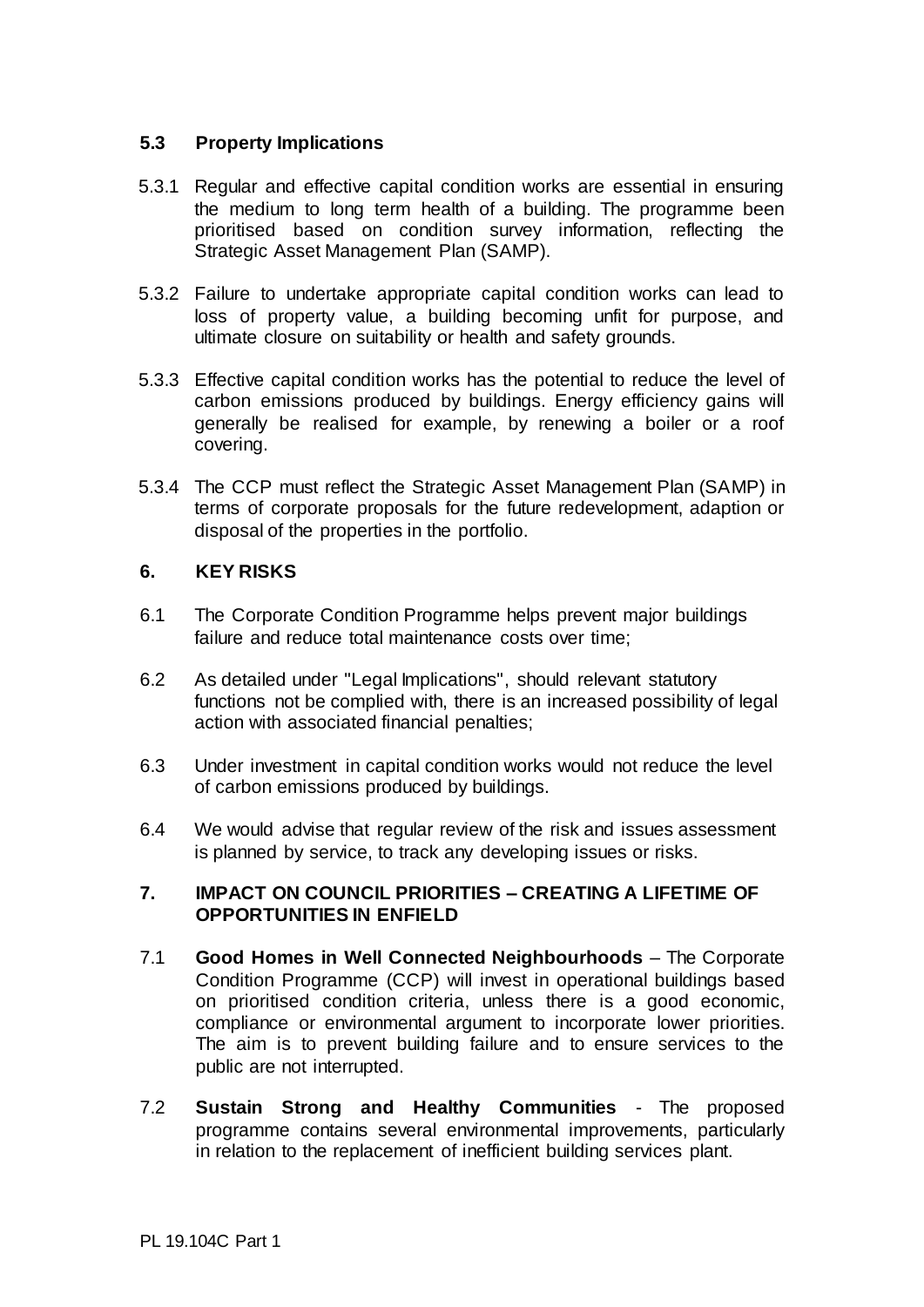7.3 **Build our Local Community to Create a Thriving Place** – Capital investment to address poor condition reduces the risk that buildings fall into disrepair and improves the environment for staff and visitors**.** 

# **8. EQUALITY IMPACT ASSESSMENT**

8.1 Corporate advice has been sought in regard to equalities and an agreement has been reached that for approval of the Corporate Condition Programme (CCP), an equalities impact assessment is neither relevant nor proportionate. However, it should be noted that the Council has a duty under the Equality Act 2010 to pay due regard to the needs of the protected characteristic groups. This includes ensuring that all public service provision is widely accessible to all users

#### **9. PERFORMANCE AND DATA IMPLICATIONS**

9.1 Regular monitoring of the programme and individual contracts will ensure value for money is obtained and support effective delivery.

#### **10. HEALTH AND SAFETY IMPLICATIONS**

10.1 The proper planning and timely maintenance and repair of Council buildings and associated assets, is fundamental in reducing risks to occupiers and members of the public.

#### **11. PUBLIC HEALTH IMPLICATIONS**

11.1 Capital investment to address poor condition reduces the risk that buildings improves the environment for staff and visitors. This should also be taken as an opportunity to improve the sustainability of buildings so encouraging active travel (for example cycle parking) and improvements such as insulation.

#### **12. ALTERNATIVE OPTIONS CONSIDERED**

12.1 Do nothing – Not sustainable given the current estimated total backlog for capital condition works on corporate properties is £18m.